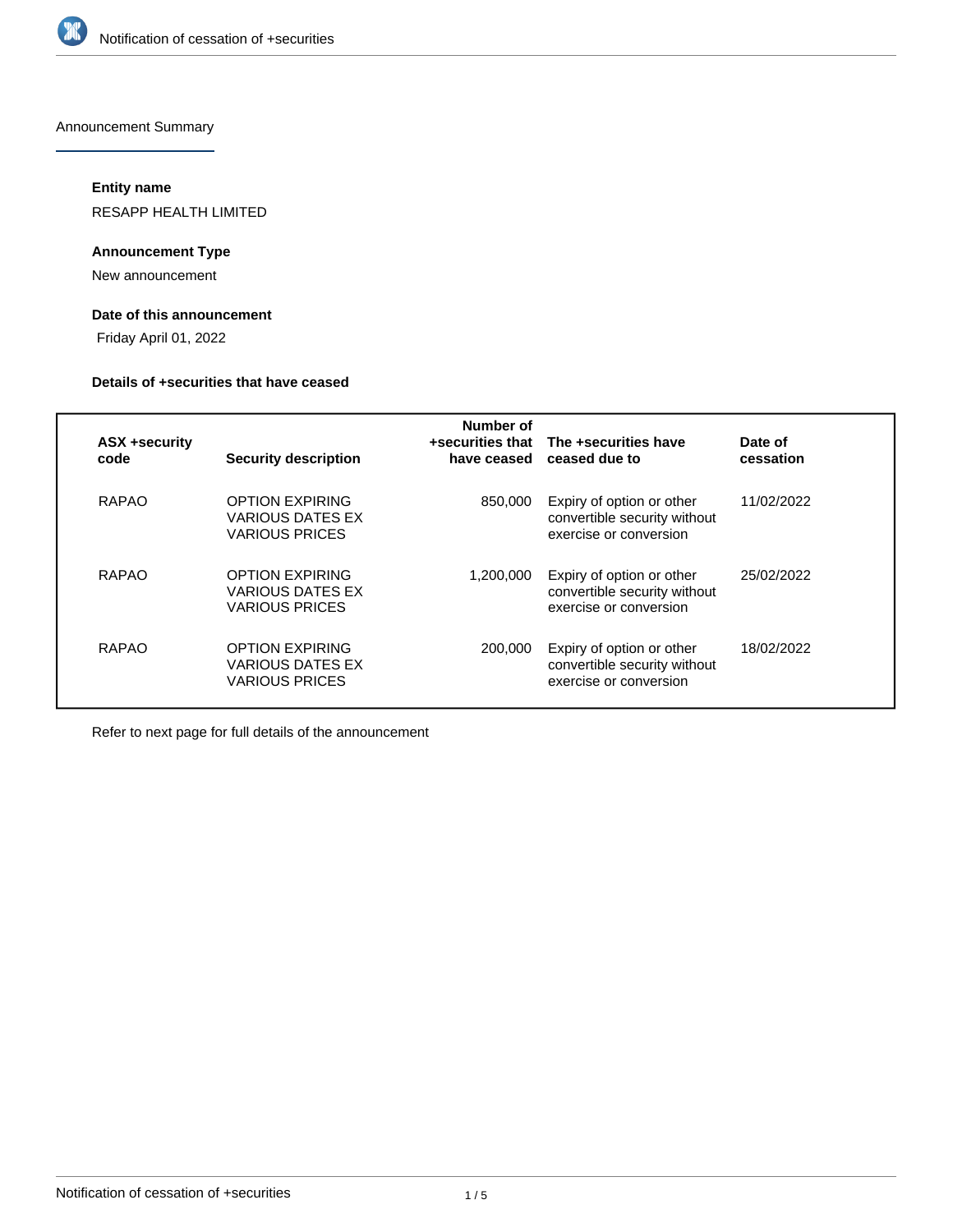

Part 1 - Announcement Details

#### **1.1 Name of +Entity**

RESAPP HEALTH LIMITED

We (the entity named above) provide the following information about our issued capital.

**1.2 Registered Number Type**

ACN

**Registration Number** 094468318

# **1.3 ASX issuer code** RAP

# **1.4 The announcement is**

New announcement

#### **1.5 Date of this announcement**

1/4/2022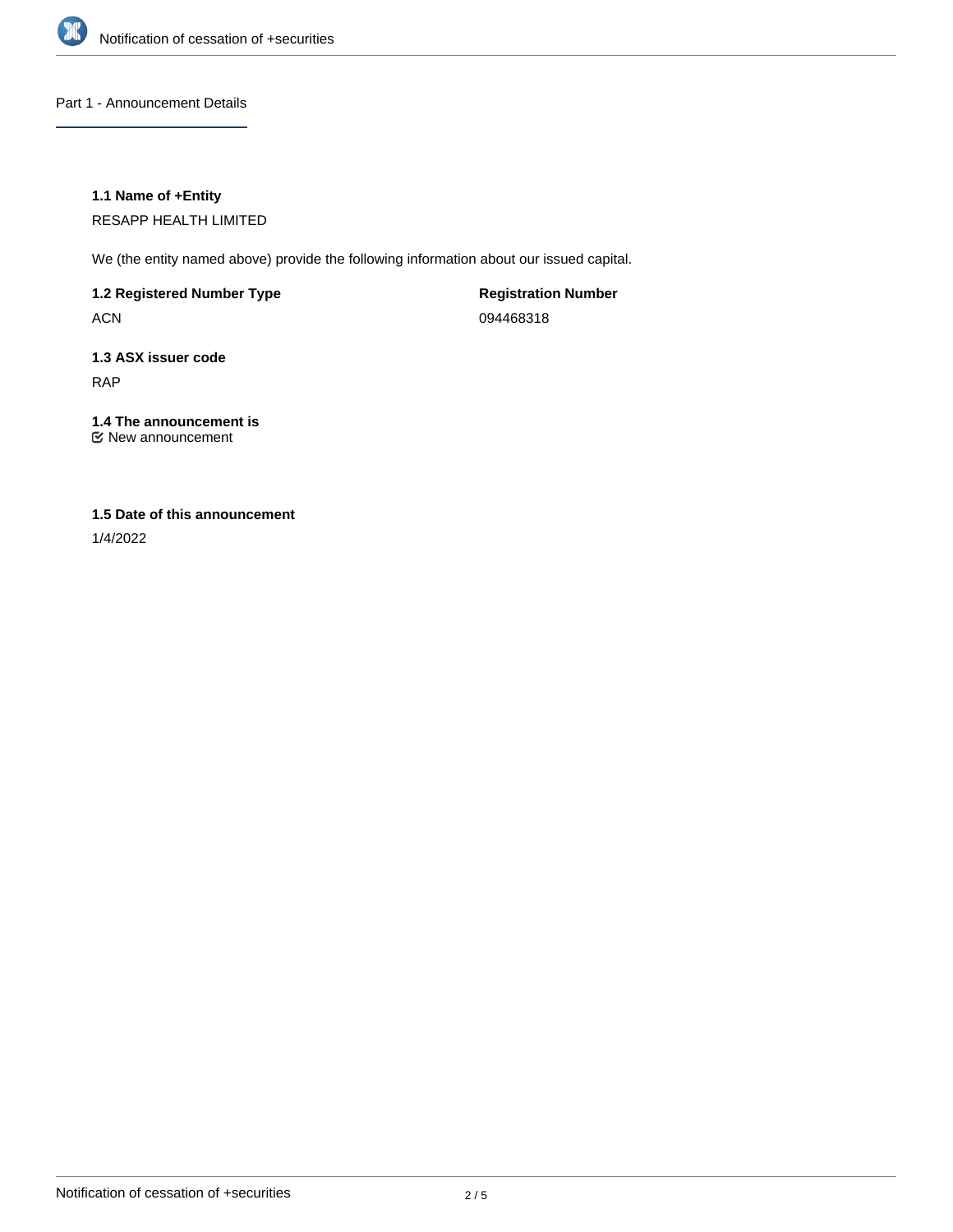

#### Part 2 - Details of +equity securities or +debt securities that have ceased

# **ASX +Security Code and Description** RAPAO : OPTION EXPIRING VARIOUS DATES EX VARIOUS PRICES **Unquoted +equity securities that have ceased Number of securities that have ceased** 850,000 **Reason for cessation** Expiry of option or other convertible security without exercise or conversion **Date of cessation** 11/2/2022 **Is the entity paying any consideration for the cessation? Any other information the entity wishes to notify to ASX about the cessation?** 850,000 ESOP Options exercisable at \$0.12 expired on 11/02/2022 without exercise **ASX +Security Code and Description** No

# RAPAO : OPTION EXPIRING VARIOUS DATES EX VARIOUS PRICES

#### **Unquoted +equity securities that have ceased**

# **Number of securities that have ceased**

500,000

# **Reason for cessation** Expiry of option or other convertible security without exercise or conversion

**Date of cessation** 25/2/2022

#### **Is the entity paying any consideration for the cessation?** No

#### **Any other information the entity wishes to notify to ASX about the cessation?**

500,000 ESOP Options exercisable at \$0.11 expired on 25/02/22 without exercise

## **ASX +Security Code and Description**

RAPAO : OPTION EXPIRING VARIOUS DATES EX VARIOUS PRICES

#### **Unquoted +equity securities that have ceased**

#### **Number of securities that have ceased**

700,000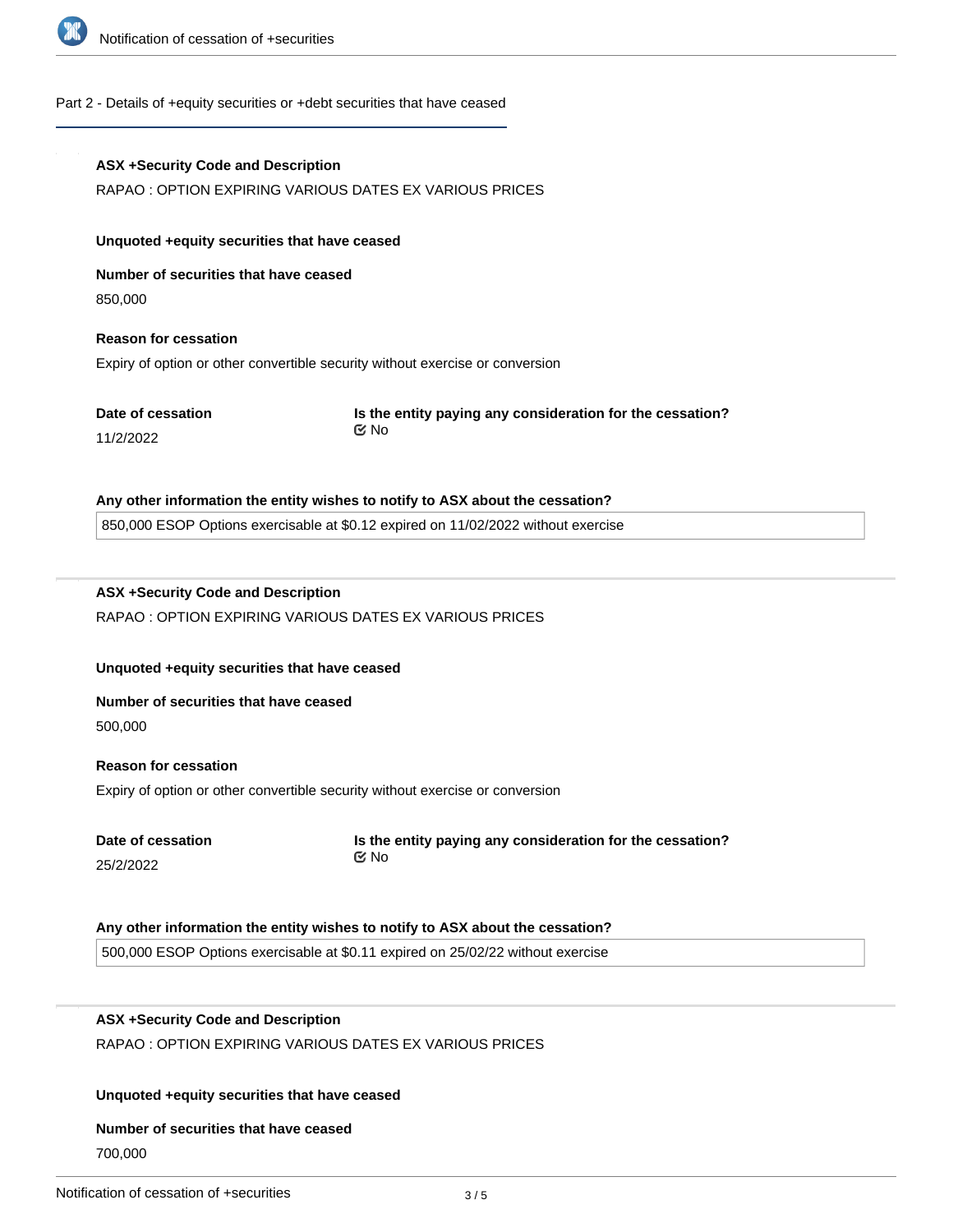#### **Reason for cessation**

Expiry of option or other convertible security without exercise or conversion

| Date of cessation | Is the entity paying any consideration for the cessation? |
|-------------------|-----------------------------------------------------------|
| 25/2/2022         | i⊠ No                                                     |

#### **Any other information the entity wishes to notify to ASX about the cessation?**

700,000 Options exercisable at \$0.11 expired on 25/02/22 without exercise

### **ASX +Security Code and Description**

RAPAO : OPTION EXPIRING VARIOUS DATES EX VARIOUS PRICES

**Unquoted +equity securities that have ceased**

**Number of securities that have ceased** 200,000

#### **Reason for cessation**

Expiry of option or other convertible security without exercise or conversion

**Date of cessation** 18/2/2022

**Is the entity paying any consideration for the cessation?** No

#### **Any other information the entity wishes to notify to ASX about the cessation?**

200,000 ESOP Options exercisable at \$0.11 expired on 18/02/22 without exercise